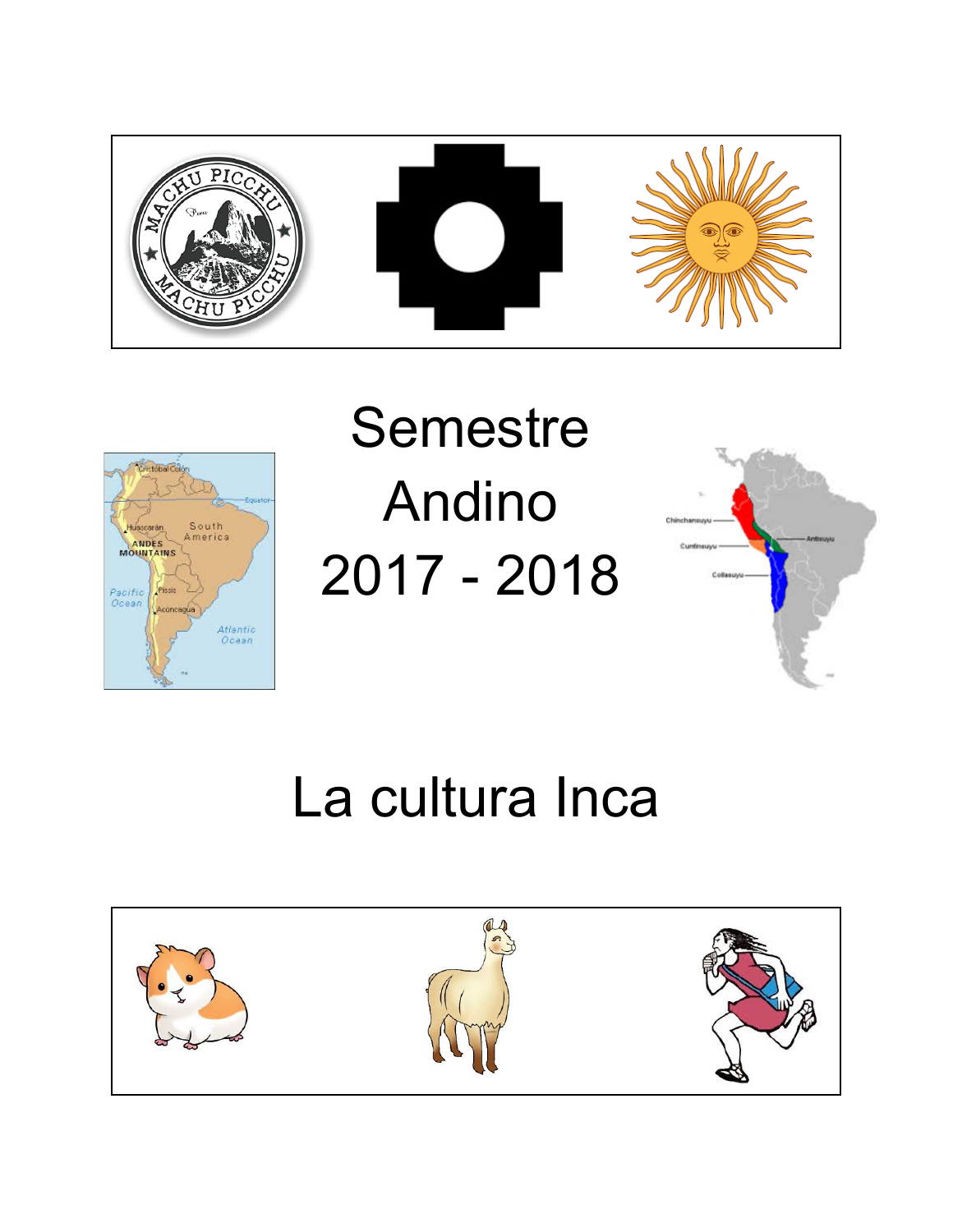# **Exploratory Spanish**

#### Cultural Targets:

- 1. I can identify factual information about the Andes Mountains and the Inca civilization.
- 2. I can illustrate on a given map the countries that comprised the Inca empire.
- 3. I can explain the cultural relevance in the Inca culture of the six pictures shown in the upper and lower boxes on the front page of this packet.
- 4. I can identify the role of the guinea pig in the Inca culture and I can compare and contrast it with an item in my own culture.
- 5. I can practice expressing curiosity and wonderment as our class maintains communication with a middle school class in Otavalo, Ecuador via e-mail.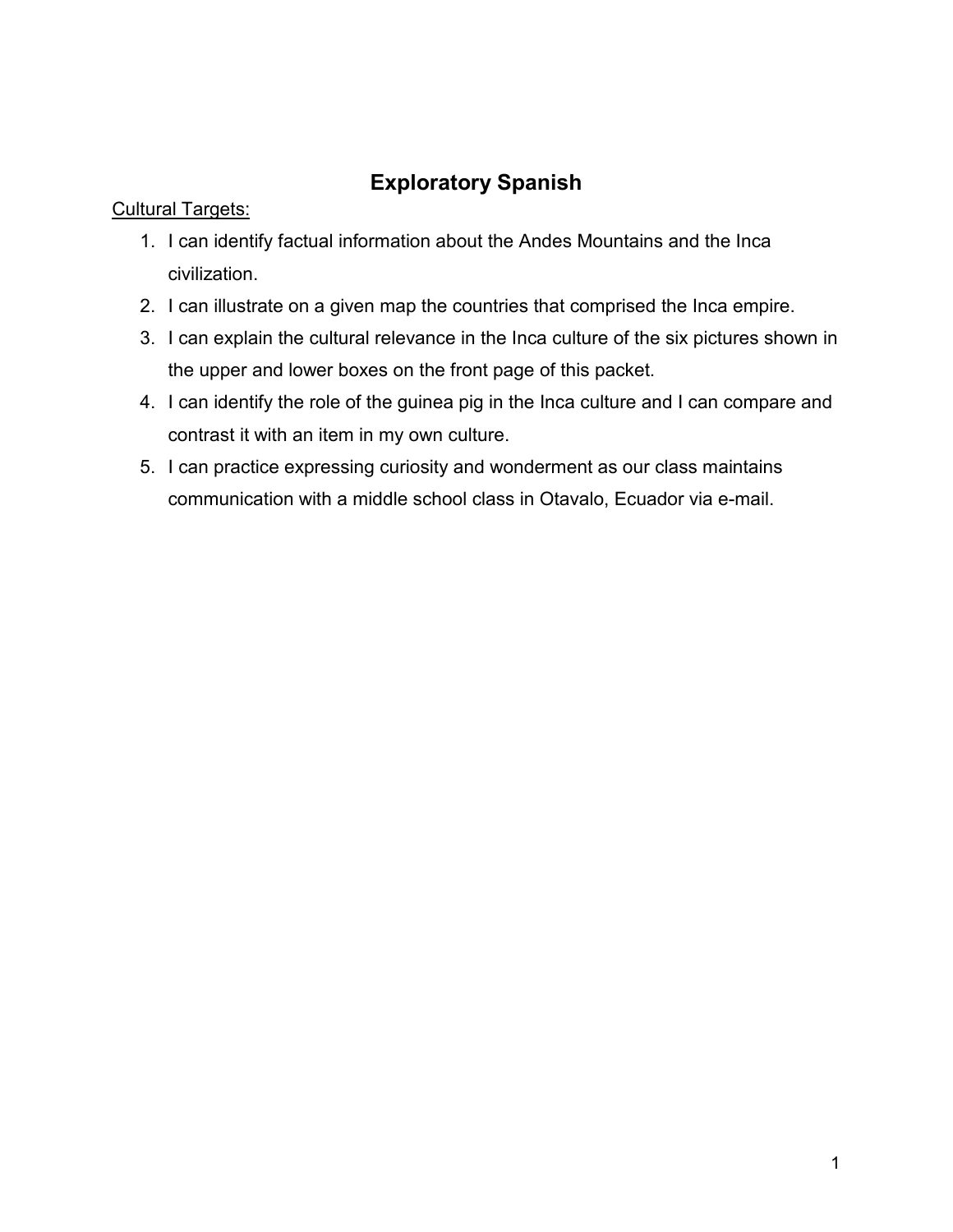#### Las montañas de los Andes - [The Andes Mountains](https://www.livescience.com/27897-andes-mountains.html)<sup>[1](#page-2-0)</sup>

The Andes is the longest mountain range in the world at \_\_\_\_\_\_\_\_\_\_\_\_ miles long and **Example 20** miles wide. The Andes are located in the western part of South America in a span of seven countries: \_\_\_\_\_\_\_\_\_\_\_\_\_\_\_\_\_\_, \_\_\_\_\_\_\_\_\_\_\_\_\_\_\_\_\_\_\_, \_\_\_\_\_\_\_\_\_\_\_\_\_\_\_\_\_\_\_\_, Perú, \_\_\_\_\_\_\_\_\_\_\_\_\_\_\_\_\_, Chile and \_\_\_\_\_\_\_\_\_\_\_\_\_\_\_\_\_\_\_\_\_\_\_ The **The civilization managed to establish themselves in the Peruvian Andes** in the 15th century.



<span id="page-2-0"></span> <sup>1</sup> Zimmermann, Kim Ann. "Andes: World's Longest Mountain Range." *LiveScience*, Purch, 14 Mar. 2013, www.livescience.com/27897-andes-mountains.html.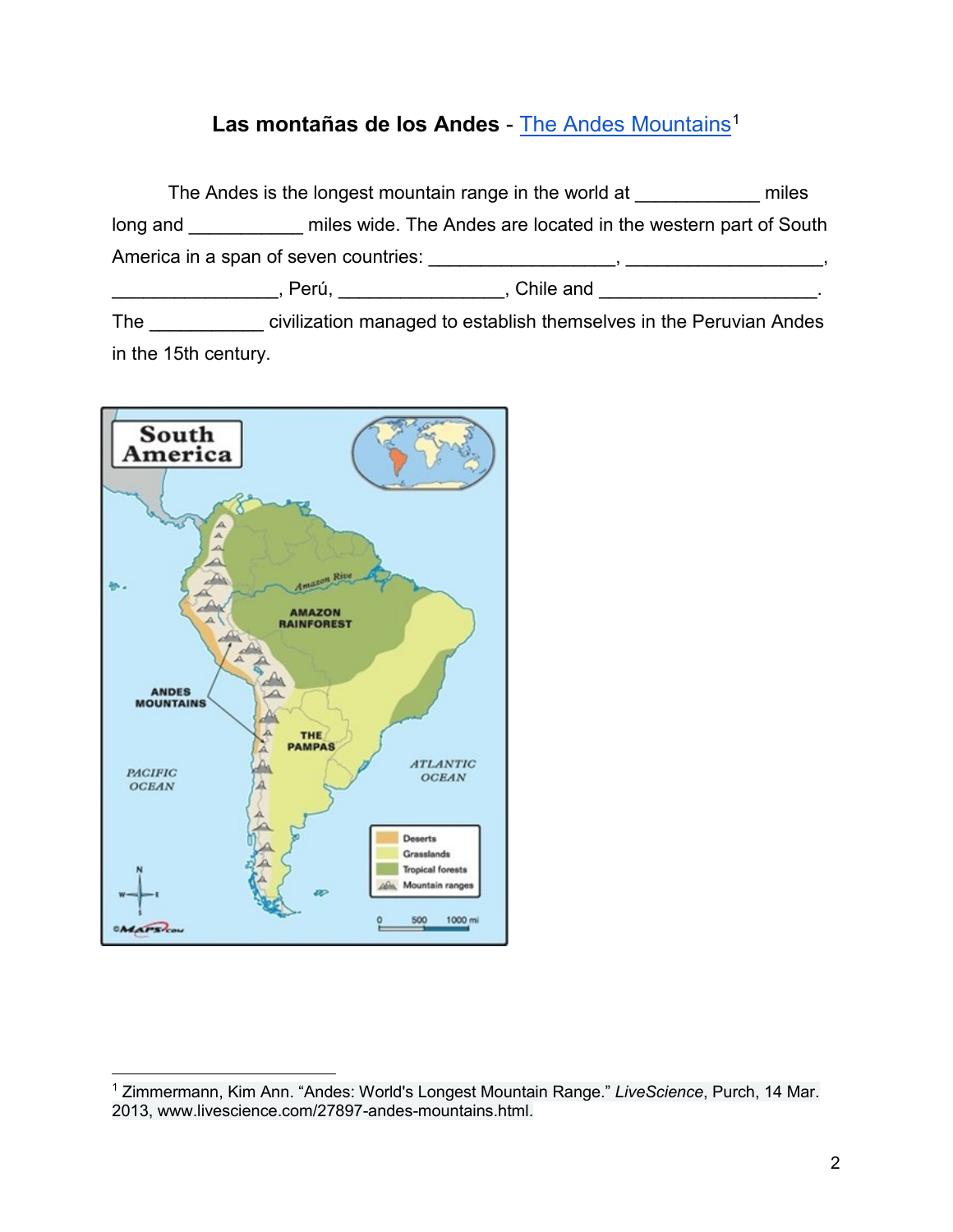#### **Inca Geography**

Using the QR code below or a map in the lnca link above, color in the four regions of the Inca empire.



\_\_\_\_\_\_\_\_\_\_\_\_\_\_\_, Perú, \_\_\_\_\_\_\_\_\_\_\_\_\_\_\_\_\_\_, Chile and

\_\_\_\_\_\_\_\_\_\_\_\_\_\_\_\_\_\_\_\_\_\_\_.

4. \_\_\_\_\_\_\_\_\_\_\_\_\_\_\_\_\_\_\_\_ is the great Inca leader whose name means "The reverser of the world", he is credited for much of the empire expansion and for the

reorganization, urbanization and infrastructure of the empire.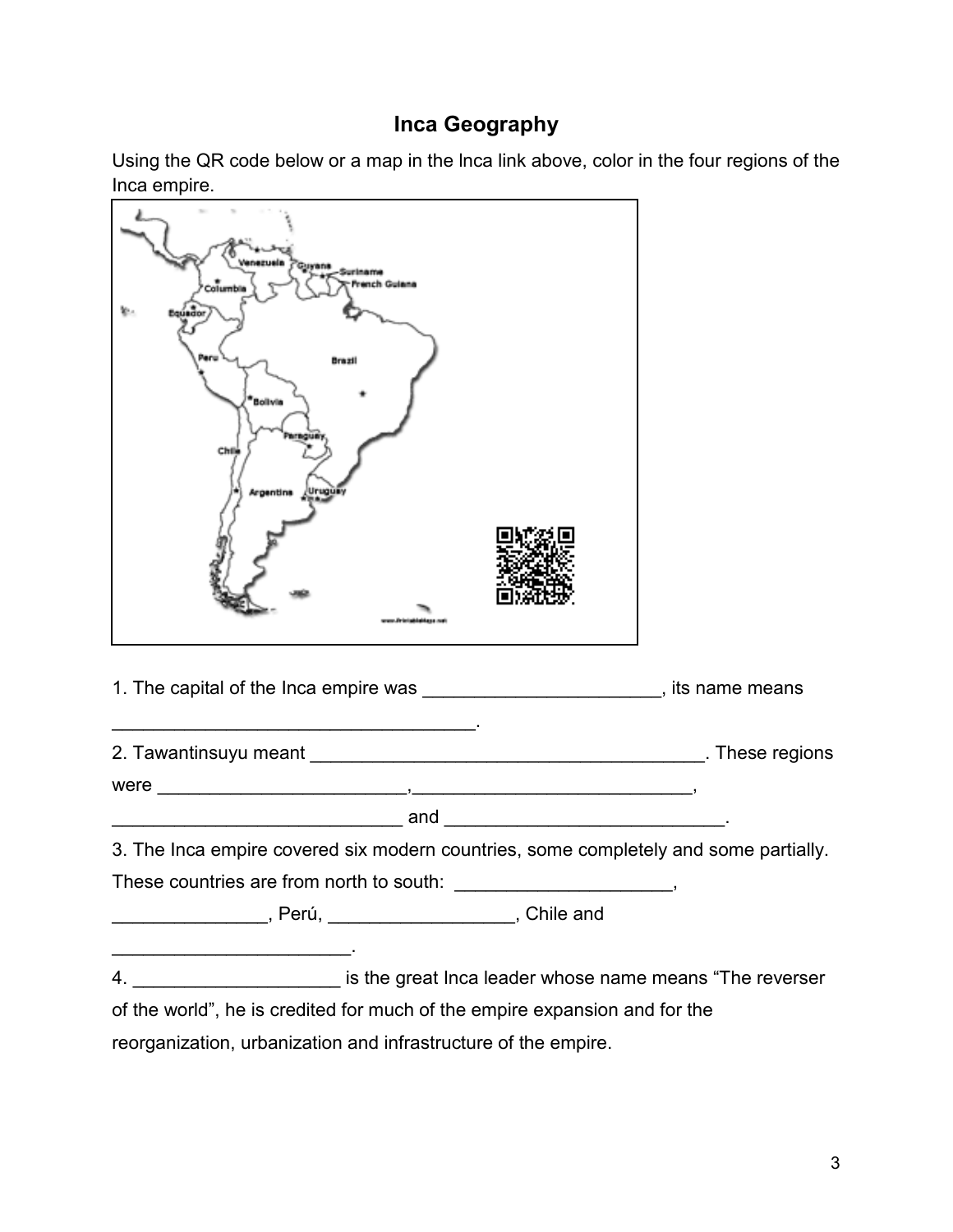# **El imperio Inca** - The Inca Empire[2](#page-4-0)

Fill in the table with the corresponding culture in the word bank, based on the descriptions given and the information found in the links.

|                                        |  | Moche              | Tiwanaku<br>Chavir                                                                                                                                              |  |
|----------------------------------------|--|--------------------|-----------------------------------------------------------------------------------------------------------------------------------------------------------------|--|
| <b>Pre-Inca Cultures</b>               |  | <b>Time Period</b> | Well known for                                                                                                                                                  |  |
|                                        |  | 800 - 200 BC       | They built temples, the largest early<br>buildings in Perú. Gifted artists of<br>sculptures, ceramics, and textiles;<br>skilled metal workers.                  |  |
|                                        |  | 1 - 700 AD         | Masters of metal works, pottery and<br>textiles.<br>It was an urban civilization that had a<br>lot in common with the Inca, each<br>town had one ruler or lord. |  |
|                                        |  | 600 - 1000 AD      | Weavery of geometric patterns.<br>They consolidated urban cities, built<br>roads to connect cities.                                                             |  |
|                                        |  | 600 - 1000 AD      | Built stone cities, the Inca inherited<br>their building techniques, it is<br>believed.                                                                         |  |
|                                        |  | <b>TIME PERIOD</b> | <b>WELL KNOWN FOR</b>                                                                                                                                           |  |
| <b>THE INCA</b><br><b>CIVILIZATION</b> |  |                    |                                                                                                                                                                 |  |

<span id="page-4-0"></span> <sup>2</sup> Cartwright, Mark. "Inca Civilization." *Ancient History Encyclopedia*. Ancient History Encyclopedia, 15 Sep 2014. Web. 27 Aug 2017.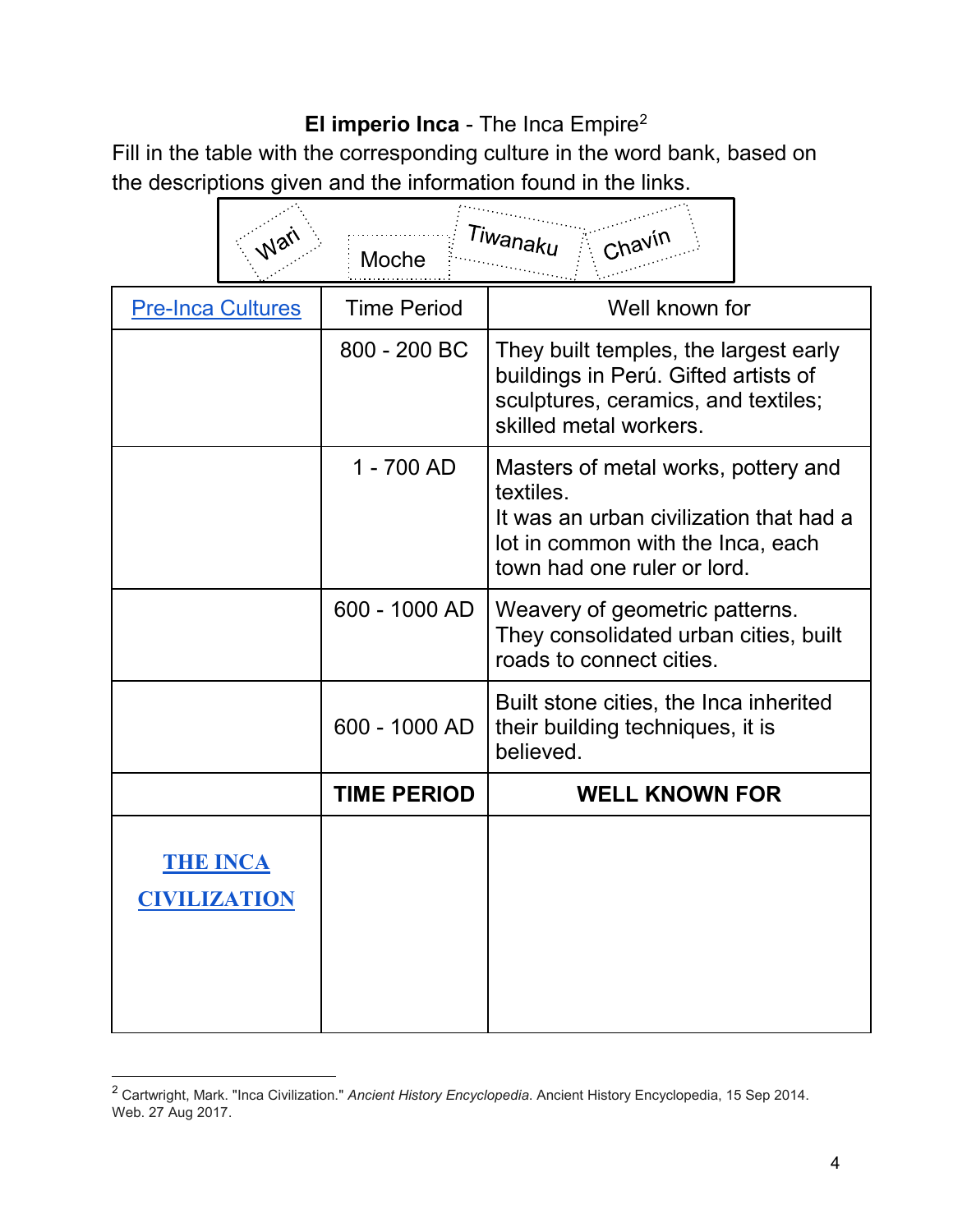### **Machu Picchu:** The Old Peak

Machu Picchu is a great \_\_\_\_\_\_\_\_\_\_\_\_\_\_\_\_\_\_\_\_ and \_\_\_\_ Inca centers that the Spanish conquistadores never found. The American archaeologist, \_\_\_\_\_\_\_\_\_\_\_\_\_\_\_\_\_\_\_\_\_\_\_\_\_\_ found Machu Picchu in \_\_\_\_\_\_\_\_\_\_. Additionally, there is plenty of evidence that points at Machu Picchu being an important \_\_\_\_\_\_\_\_\_\_\_\_\_\_\_\_\_\_\_\_\_\_\_\_\_\_\_\_\_\_\_\_\_\_\_\_\_\_.

In 2007, Machu Picchu was designated as \_\_\_\_\_\_\_\_\_\_\_\_\_\_\_\_\_\_\_\_\_\_\_\_

of the modern world. It is the most visited place in South America as well.





REFLECTION #1: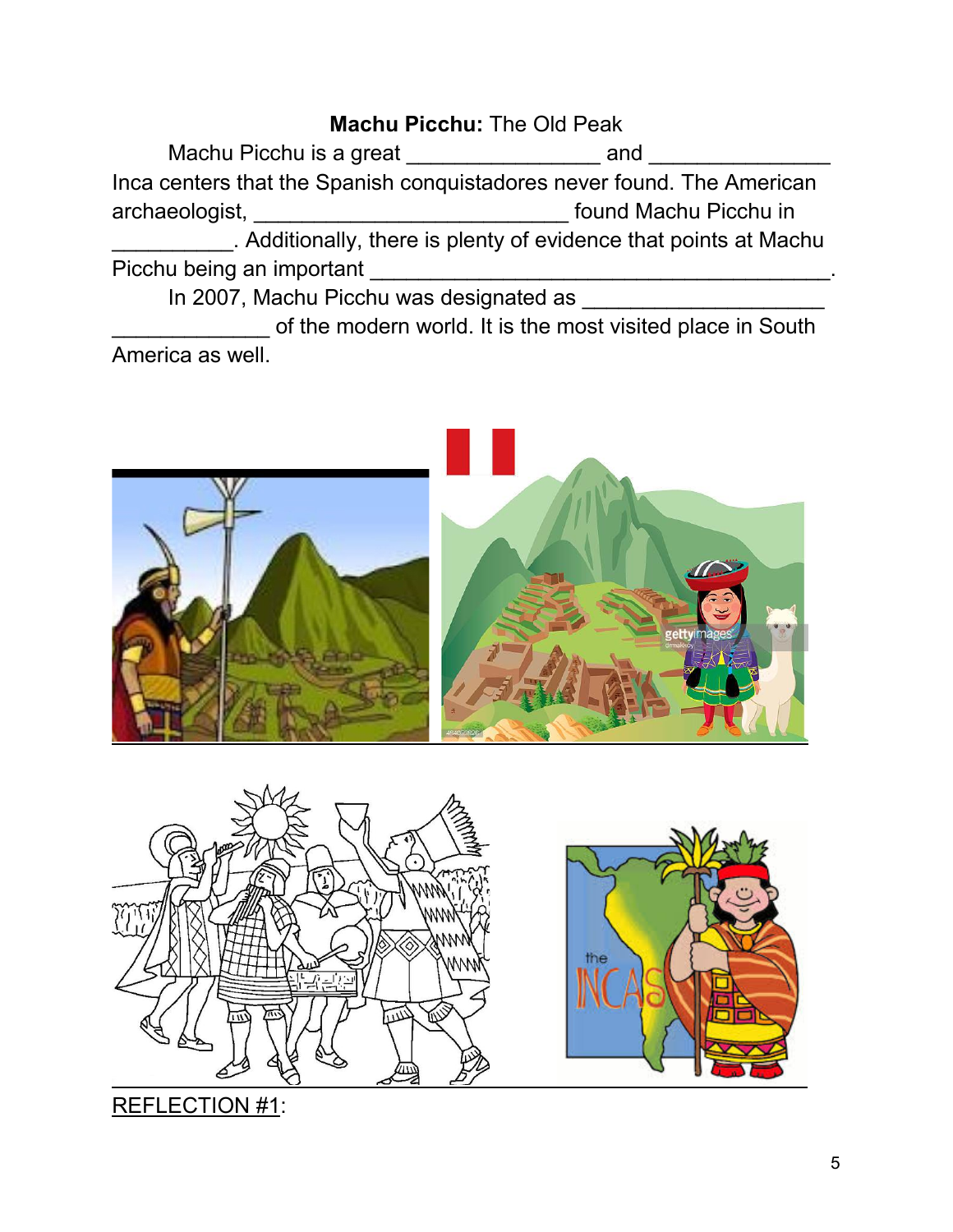Think, gather, discuss, share:

Get together with two others and be prepared to share your views on the following question.

The Inca culture rose and developed with no use of the wheel, iron tools and no writing system. How do we know that what we know about them is accurate? Jot down your ideas here: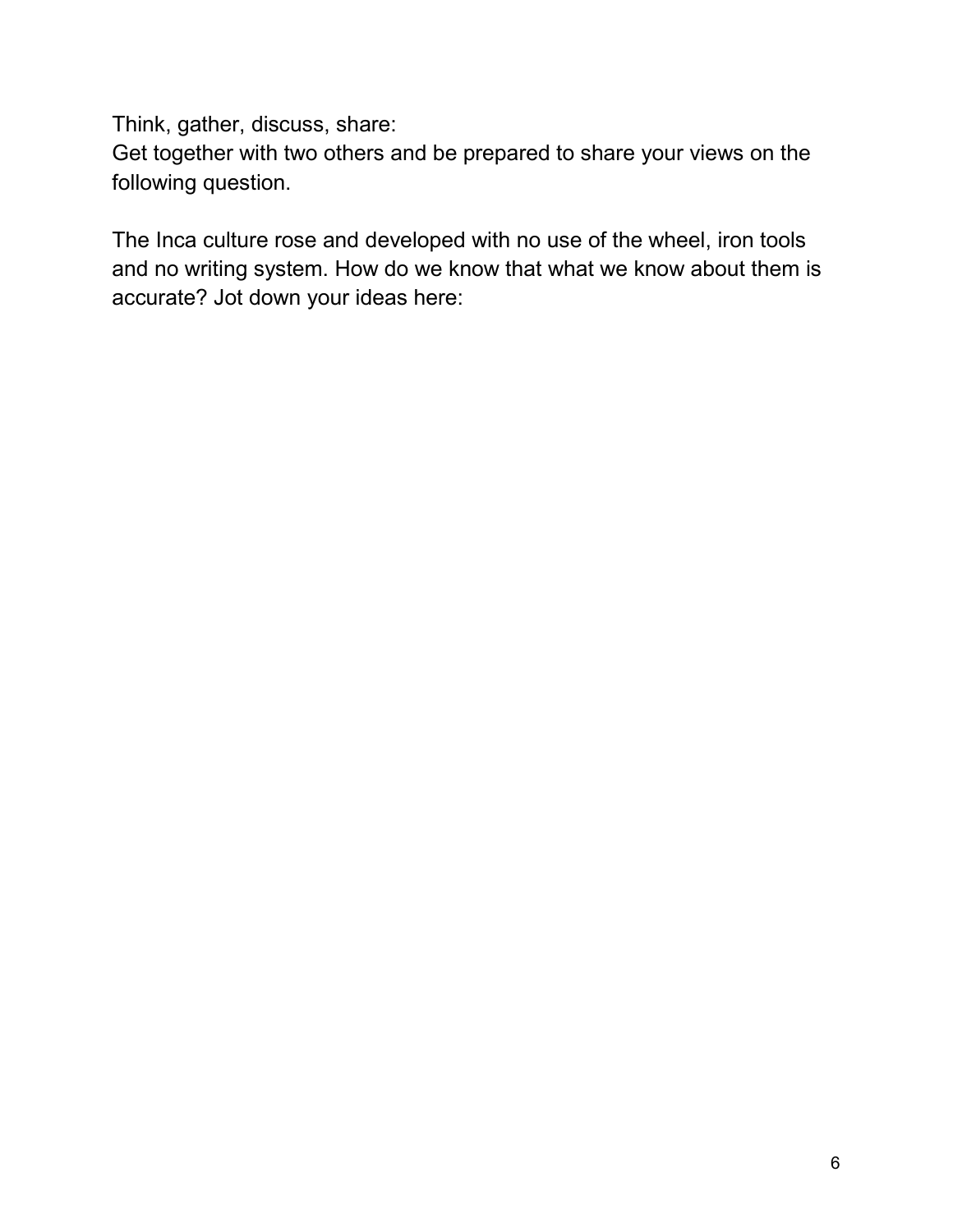| El Cuy<br><b>The Guinea Pig</b><br>in the Inca and Andean<br><b>Cultures</b> |  |
|------------------------------------------------------------------------------|--|
|                                                                              |  |

I. El Cuy was domesticated by the pre-Inca cultures. Cuys served two main purposes in the Inca society:

➢

➢

II. Cuys provide great nutritional value compared to other common meats:

|         | cuy | beef | pork |
|---------|-----|------|------|
| Protein |     |      |      |
| Fats    |     |      |      |

III. Besides the great nutritional value, cuys are becoming quite popular to raise in

countries like \_\_\_\_\_\_\_\_\_\_\_\_\_ and \_\_\_\_\_\_\_\_\_\_\_\_\_\_ because:

- 1.
- 2.
- 3.
- 4.

III. Cultural Connections: watch these short videos and prepare to share what the videos show us about the importance of the Cuy in the communities of Ecuador and Perú.

[Guinea Pigs in Ecuador](http://viewpure.com/6sx7wLIoPks?start=0&end=0) [Guinea Pigs in Perú](http://viewpure.com/l98aBSXYz7U?start=0&end=0)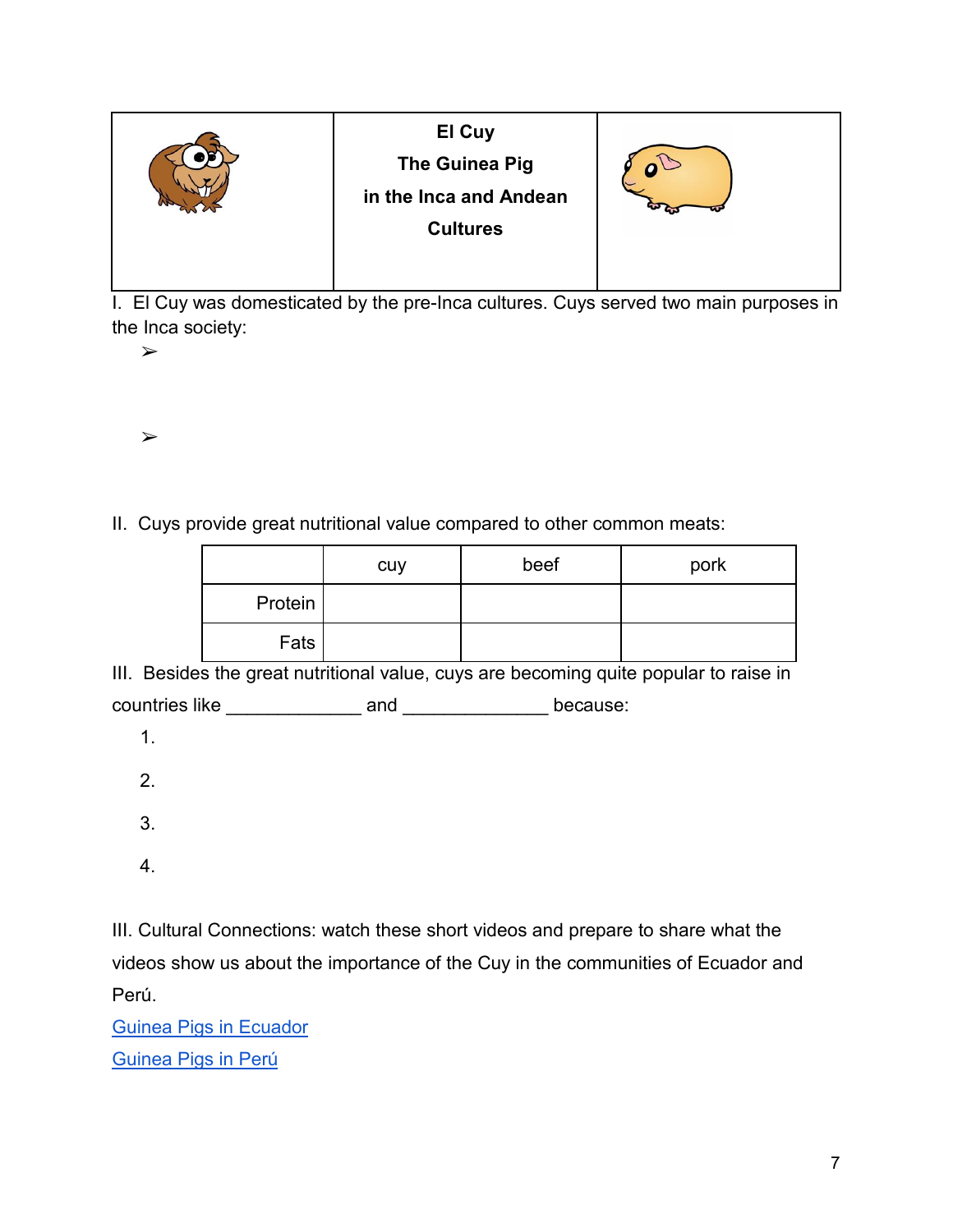# **Inca Religion and Cosmology**

| The Inca civilization had a god creator which they called                          |  |
|------------------------------------------------------------------------------------|--|
| The Inca cosmological view of the universe was that a natural community existed in |  |
| three planes or "pachas". These planes were:                                       |  |

- 1. \_\_\_\_\_\_\_\_\_\_\_\_\_\_\_ pacha or the world above, represented by \_\_\_\_\_\_\_\_\_\_\_\_\_\_\_\_\_\_.
- 2. \_\_\_\_\_\_\_\_\_\_\_\_\_\_ pacha or the world here and now, represented by \_\_\_\_\_\_\_\_\_\_\_.
- 3. \_\_\_\_\_\_\_\_\_\_\_\_\_\_\_ pacha or the underworld, represented by \_\_\_\_\_\_\_\_\_\_\_\_\_\_\_\_\_\_.

According to Inca belief, a duality of forces (male and female) in the cosmos brought balance and harmony. There was communication, transformation and reciprocity among the worlds they perceived.

| Represented by: | Three worlds | Inca god creator:     |           |
|-----------------|--------------|-----------------------|-----------|
|                 | Hanan        | Sun god:              | Moon god: |
|                 | Kai          | earth:                | sea:      |
|                 |              | male                  | female    |
|                 | Uku          | world of the departed |           |

The symbol below is called \_\_\_\_\_\_\_\_\_\_\_\_\_\_\_, this is where the Inca represented their view of the universe in three worlds:

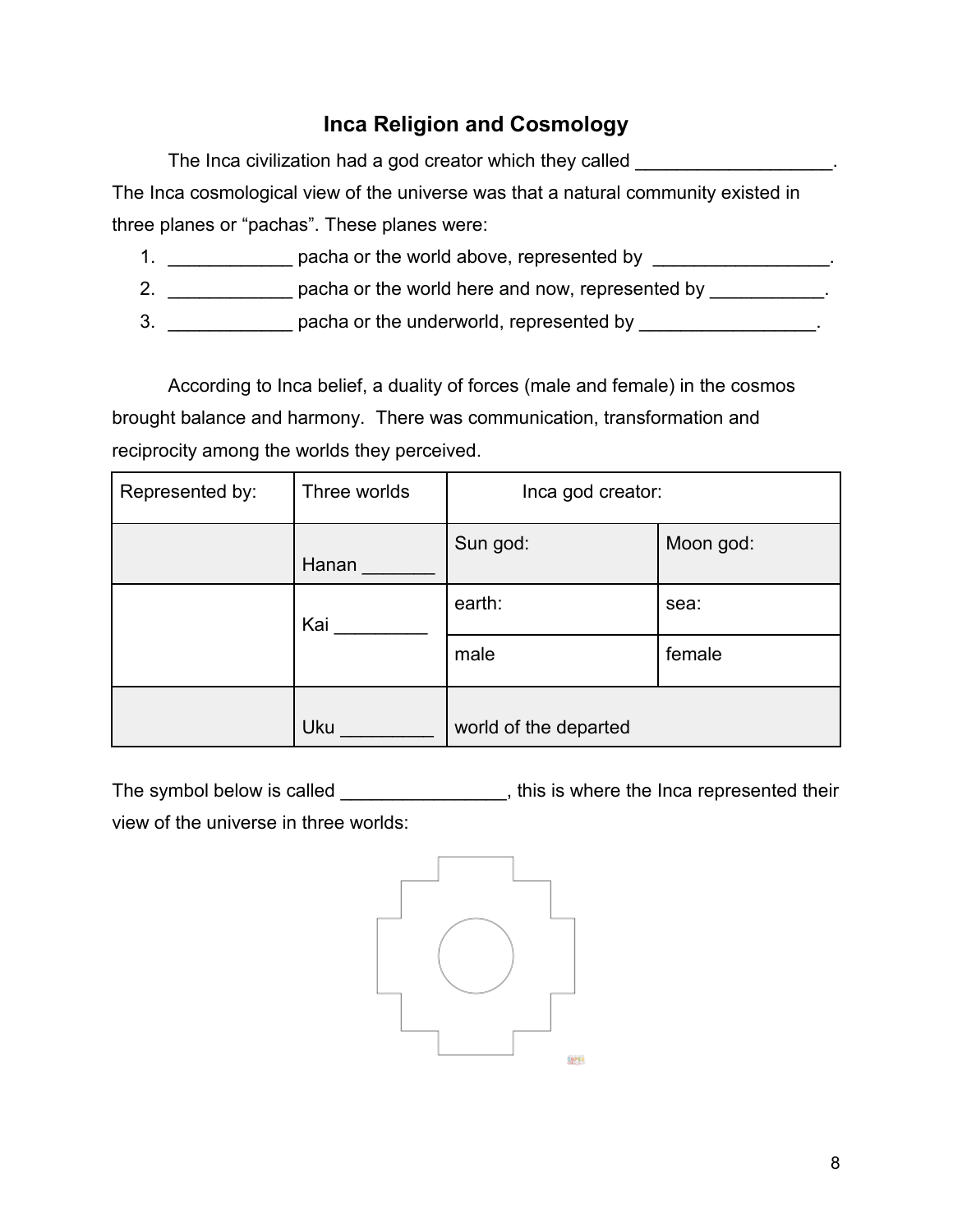## **The Great Inca Road:** Qhapaq Ñan

The Inca used the work laid up before them by some of the pre-Inca civilizations like the Wari, Tiwanaku and the Chimu to connect their entire empire. This road system stretched through the empire for about **the miles.** Not only was it the longest road system of the 1500s, but it was the best \_\_\_\_\_\_\_\_\_\_\_\_\_\_\_\_\_\_\_\_.



A complex and sophisticated system, the Qhapaq Ñan connected the three natural geographic regions of the empire: \_\_\_\_\_\_\_\_\_\_\_\_\_\_\_, \_\_\_\_\_\_\_\_\_\_, and \_\_\_\_\_\_\_\_\_\_\_\_\_\_\_\_\_\_\_\_\_\_\_\_\_\_\_.

Amazingly, this road was used special people: the Inca ruler, soldiers on military duty, llama caravans carrying goods like \_\_\_\_\_\_\_\_\_\_\_\_\_\_, \_\_\_\_\_\_\_\_\_\_\_\_\_\_\_ and cotton. Additionally, a special group of runners were allowed to use the road, these runners were called \_\_\_\_\_\_\_\_\_\_\_\_\_\_\_\_. These young men would train diligently to do their work well. They would run in relay race style of distances of about miles, they would carry official messages for the emperor, the unit of the would carry official messages for the emperor, and \_\_\_\_\_\_\_\_\_\_\_\_\_\_\_\_\_\_\_information registered in khipus, since the Inca did not develop a writing system.

Chaski teams of 25 could cover a distance of \_\_\_\_\_\_\_\_\_\_\_\_\_ miles in one week.

REFLECTION #2: